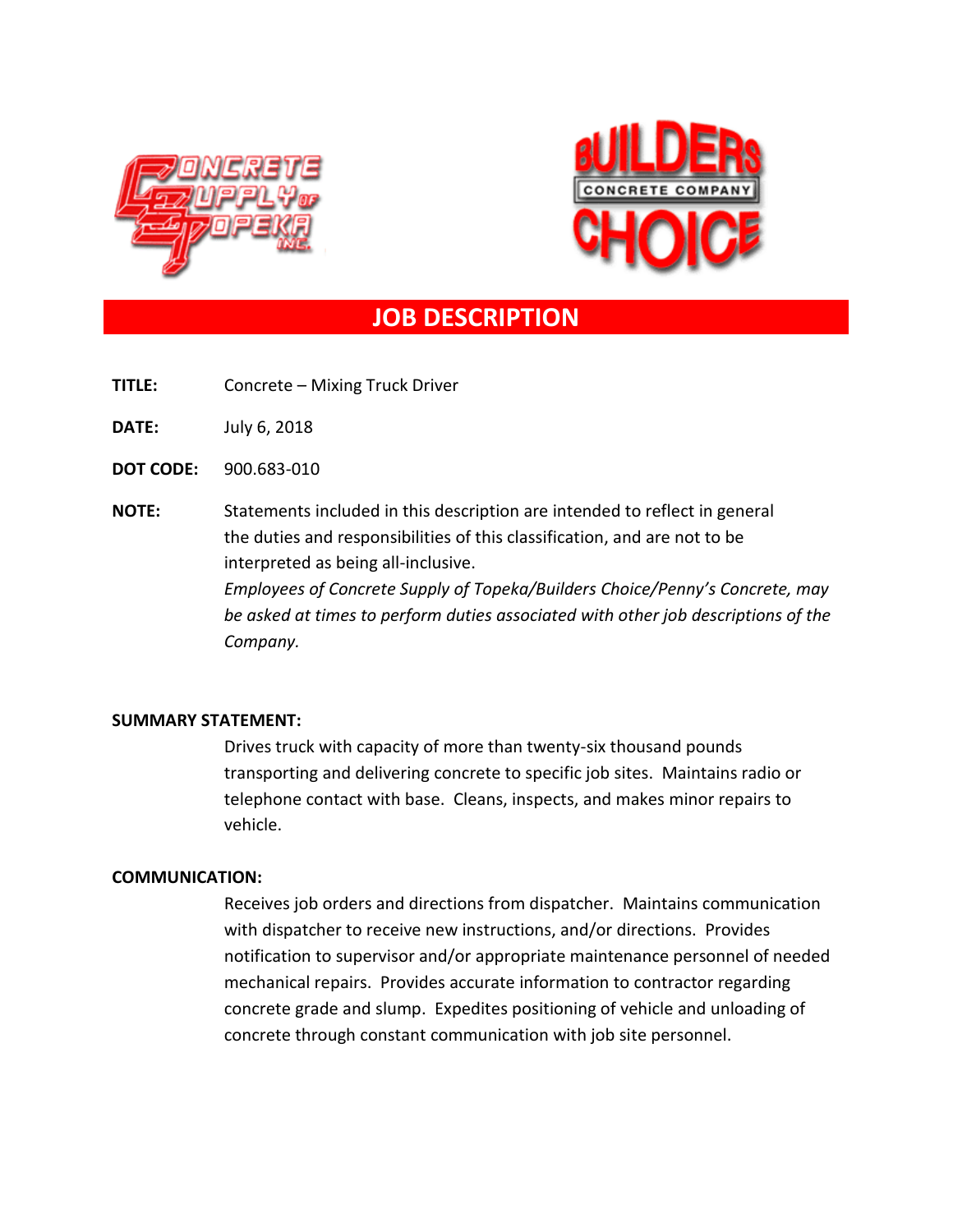### **ESSENTIAL FUNCTIONS AND RESPONSIBILITIES:**

- Facilitates loading of concrete mixture and other necessary supplies to fill job order, which includes but is not limited to expansion joint, 1.5 pound bags of micro fiber, and 94 pound bags of concrete.
- Coordinates movement of vehicle to and from job site(s) while observing federal, state, and/or local laws. Observes public safety and security, and ensures safe geographical operations.
- Prepares vehicle for unloading of contents, interacting with job site personnel to provide delivery of ordered materials, and ensures customer satisfaction. Attaches up to (3) 50 pound chutes, as needed to complete assigned job.
- Administers cleaning of vehicle and equipment after completion of assigned job. Observes cleanliness of overall vehicle as well as attached chutes, hopper, and all equipment used. Removes and stores chutes and other equipment in order to prepare vehicle for travel to base and/or next scheduled job site.
- Completes vehicle cleaning and preparation upon returning to base. Troubleshoots vehicle equipment and reports any areas of concern to supervisor and/or appropriate personnel.
- Checks consistency of slump and uniformity of concrete before leaving the plant.

# **GENERAL WORK ACTIVITIES:**

Performs general physical activities. Handles and moves objects and equipment with potential weight of greater than ninety pounds. Interacts with contractors and/or public. Maintains cleanliness, and ensures safe operation of vehicle.

### **KNOWLEDGE AND SKILLS:**

Geography; Public Safety and Security; State and Local Law; Telecommunications; Transportation.

# **PHYSICAL CAPACITY:**

Must be able to pass and maintain ability to pass the following physical capacity tests according to D.O.T regulations and requirements set forth by Concrete Supply Company of Topeka. Areas requiring testing under D.O.T regulation are but not limited to eyes, ears, throat and mouth, heart, lungs and chest, abdomen, vascular system, genitor-urinary systems, extremities, spine, and neurological testing.